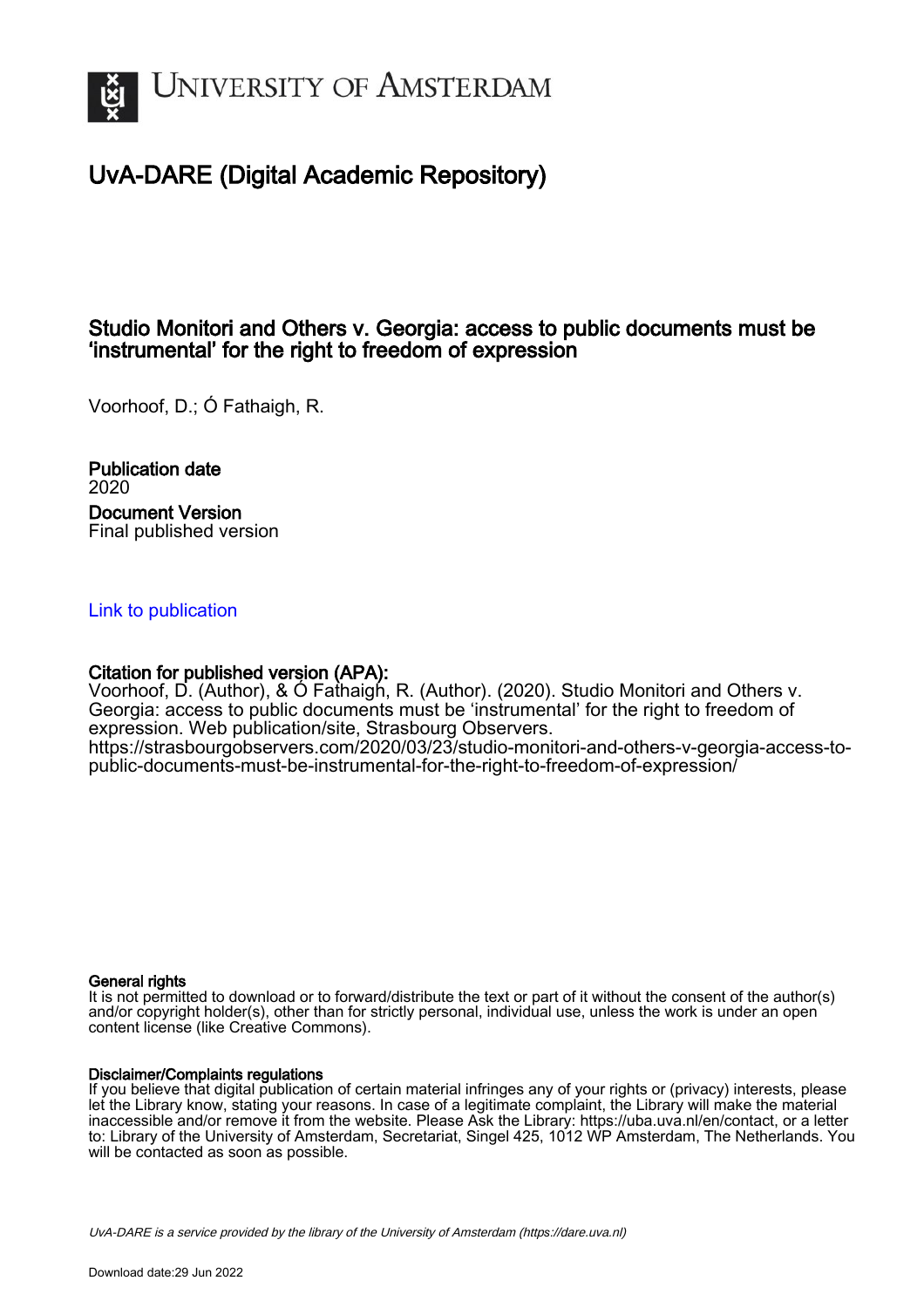# **Strasbourg Observers** Studio Monitori and Others v. Georgia: access to public documents mu... https://strasbourgobservers.com/2020/03/23/studio-monitori-and-other...<br>
C trocholine C LIFO C LIFO C LIFO C LIFO C LIFO C LIFO C LIFO C LIFO C LIFO C

# Studio Monitori and Others v. Georgia: access to public documents must be 'instrumental' for the right to freedom of expression

© March 23, 2020March 17, 2020 **A** Guest Blogger **E** Access to information, Freedom of Expression, Studio Monitori and Others v. Georgia By Dirk Voorhoof and Ronan Ó Fathaigh

In the case of *Studio Monitori and Others v. Georgia* (http://hudoc.echr.coe.int/eng?i=001-200435) the European Court of Human Rights (ECtHR) in its judgment of 30 January 2020 has confirmed that the right to freedom of expression and information as guaranteed by Article 10 of the European Convention on Human Rights (ECHR) can only be invoked in order to obtain access to public documents when a set of conditions are fulfilled. It is one of the cases following the judgment of the Grand Chamber in *Magyar Helsinki Bizottság v. Hungary (http://hudoc.echr.coe.int/eng?i=001-167828)* to test the scope and limits of the right of access to information and the applicability of Article 10 ECHR. The most important consequence of the judgment in Studio Monitori and Others is that NGOs, journalists or other public watchdogs requesting access to public documents have to motivate and clarify in their request that access to the documents they are applying for is instrumental, and even necessary, for their journalistic reporting and that the requested documents contain information of public interest.

## Facts

In Studio Monitori the first applicant is a non-governmental organisation (NGO) established with the aim of conducting journalistic investigations into matters of public interest. The second applicant is a journalist and one of its founding members. Acting on behalf of the NGO for the purpose of a journalistic investigative project, the journalist requested access to a case file concerning a criminal case in which a certain T.E. had been convicted. The court registry informed the journalist that the criminal file contained classified investigative information of which public disclosure was strictly prohibited. The criminal case file also contained personal data about T.E., as well as other parties to the criminal proceedings in question, and therefore public disclosure of that information was only possible with their explicit consent. But the court registry also invited the journalist to specify exactly which information and/or documents she wished to consult and for what purpose, stating that it would review its decision upon receipt of the requested information. The journalist never provided the further clarification sought by the court registry, and instead she lodged a court action against the refusal by the court registry. Before the Tbilisi Court of Appeal, the journalist argued that she wanted to create a legal precedent that would acknowledge the significance of the right to have unfettered access to information of public interest and the recognition that anyone was entitled to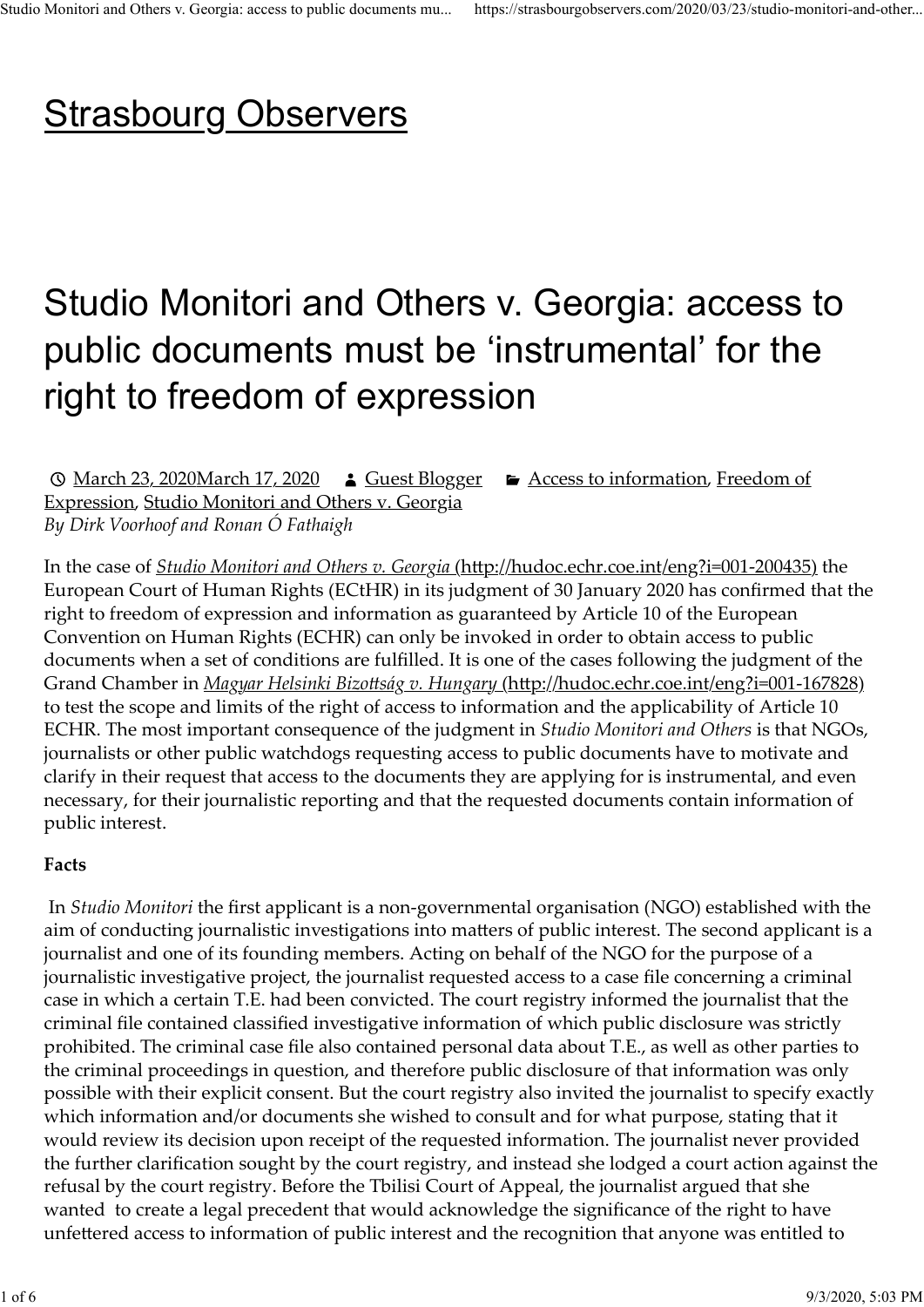have access to criminal case files as public information within the meaning the General Administrative Code. However the Court of Appeal confirmed that the requested information was not accessible under the Georgian legislation on access to public documents. Appeal before the Supreme Court was rejected as inadmissible. Studio Monitori and Others v. Georgia: access to public documents mu... https://strasbourgobservers.com/2020/03/23/studio-monitori-and-other...<br>have access to criminal case files as public information within the meaning th

The third applicant in this case is a lawyer who requested the Tbilisi City Court to send him a copy of all the court orders concerning the imposition of pre-trial preventive measures in six distinct and unrelated criminal cases. He did not specify why he was interested in that particular information. The lawyer only received a copy of the operative parts of the relevant court orders, as in accordance with the Code of Criminal Procedure only the operative parts of detention orders could be disclosed. The lawyer lodged a court action in order to obtain a full copy of the relevant court orders, but his action failed. The Georgian courts held that the right of access to administrative documents did not apply to the judiciary within the framework of the administration of justice. It was also emphasised that all six of the criminal cases about which the lawyer had tried to obtain information were still ongoing at that time. Appeal before the Supreme Court was also rejected.

All three applicants complained that the domestic judicial authorities had denied them access to specific criminal case files and court decisions, which amounted to a violation of their right of access to public documents under Article 10 ECHR. The initial and crucial question before the ECtHR was whether there had been an interference with the applicants' rights under Article 10 ECHR.

# Judgment

In general terms the ECtHR first reiterated that Article 10 ECHR 'does not confer on the individual a right of access to information held by a public authority nor oblige the Government to impart such information to the individual. However, such a right or obligation may arise … in circumstances where access to the information is instrumental for the individual's exercise of his or her right to freedom of expression'. Referring to its 2016 Grand Chamber judgment in *Magyar Helsinki Bizottság v.* Hungary (http://hudoc.echr.coe.int/eng?i=001-167828), the ECtHR clarified that whether and to what extent the denial of access to information constitutes an interference with an applicant's freedom-of-expression rights under Article 10 ECHR 'must be assessed in each individual case and in the light of its particular circumstances'. As decided in Magyar Helsinki Bizottság this assessment shall include the following criteria: (a) the purpose of the information request; (b) the nature of the information sought; (c) the particular role of the seeker of the information in receiving and imparting it to the public; and (d) whether the information was ready and available.

With regard to the NGO and journalist, the ECtHR confirmed that their journalistic role 'was undeniably compatible with the scope of the right to solicit access to State-held information', but it observed that 'the purpose of their information request cannot be said to have satisfied the relevant criterion under Article 10 ECHR'. The ECtHR found that both applicants had failed to specify, in the relevant domestic proceedings, the purpose of their request for permission to consult the criminal case file. They never explained to the relevant court registry why the documents were necessary for the exercise of their freedom to receive and impart information to others. Noting that omission, the domestic authority explicitly invited the applicants to address that gap by clarifying the purpose of their request, while the authority expressed its readiness to reconsider its initial refusal upon receipt of the requisite information from the applicants. The NGO and journalist however ignored that opportunity and instead decided to sue the authority for breaching their alleged right to have unrestricted access to State-held information of public interest. The ECtHR further observed that, even in the absence of the information sought, the NGO and journalist were able to proceed with their journalistic investigation. Indeed, even without waiting for the outcome of the relevant proceedings which they themselves had initiated against the domestic judicial authority, they finalised the investigation and made its results accessible to the public. Therefore the ECtHR concluded that the access sought by the NGO and journalist to the relevant criminal case material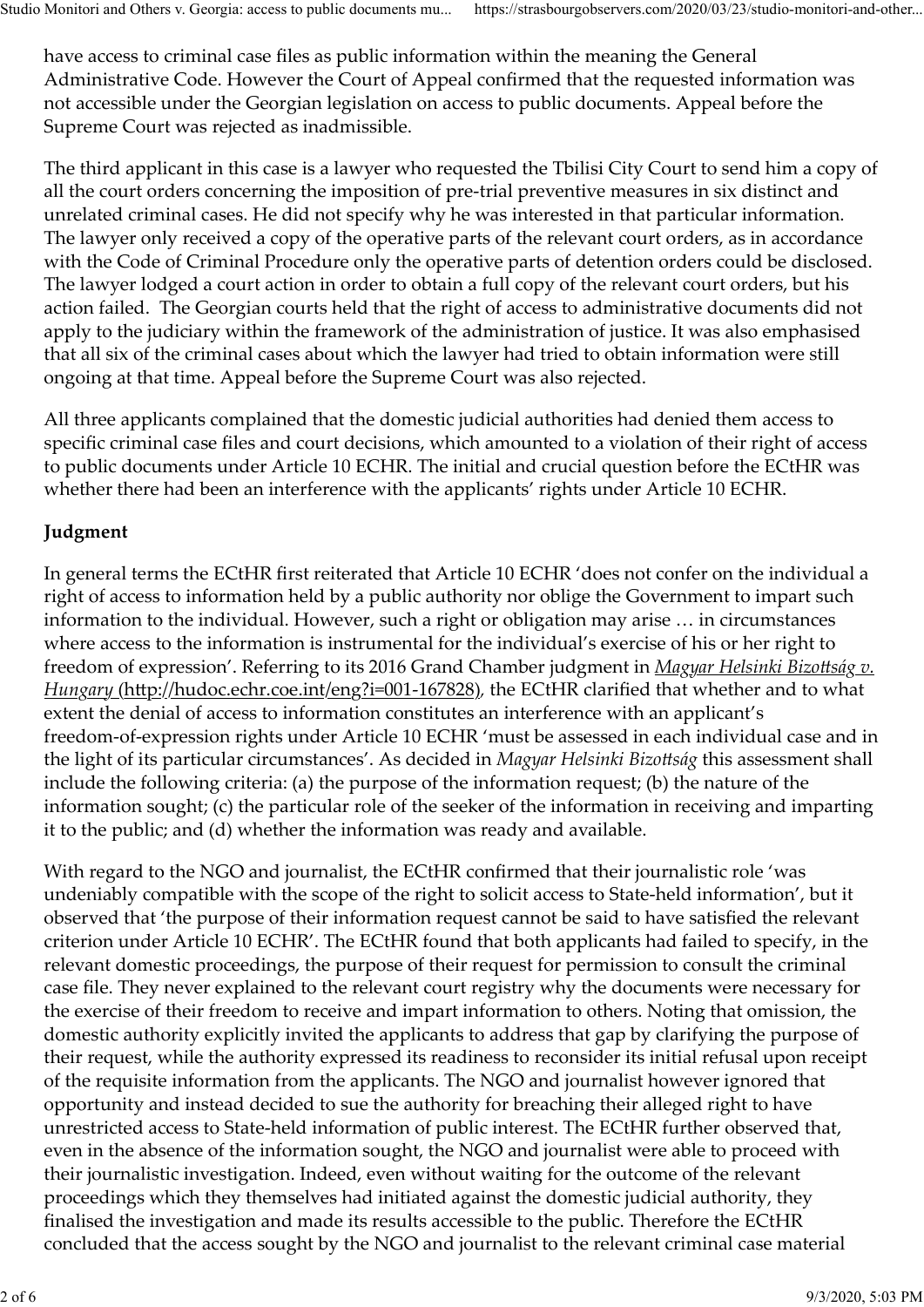'was not instrumental for the effective exercise of their freedom-of-expression rights'.

With regard to the application by the lawyer, the ECtHR also observed that he did not explain to the court registry the purpose of his request to obtain a full copy of the relevant court decisions. Therefore the ECtHR could not accept that the information sought was instrumental for the exercise of the lawyer's freedom-of-expression rights. Furthermore it was also unclear how the lawyer's role in society was supposed to satisfy the relevant criterion under Article 10 ECHR, as he was neither a journalist nor a representative of a 'public watchdog'. There were no indications how the lawyer could enhance, by receiving a copy of detention orders in six criminal cases totally unrelated to him, the public's access to news or facilitate the dissemination of information in the interest of public governance. In addition the ECtHR was neither persuaded that the information solicited from the domestic judicial authority met the relevant public interest-test under Article 10 ECHR. The ECtHR did acknowledge explicitly 'the significance of the principle that court decisions are to be pronounced publicly and should be, in some form, made accessible to the public in the interest of the good administration of justice and transparency'. But it emphasised that 'the requirement that the information sought meet a public interest-test in order to prompt a need for disclosure under Article 10 of the Convention is different, as it refers to the specific subject-matter of the document, in this case of the judicial orders'. The lawyer limited his arguments to mentioning that the solicited judicial decisions concerned high-profile criminal cases instituted against former high-ranking State officials for corruption offences. The ECtHR however found that the reference to the involvement of 'well-known public figures' was not in itself sufficient to justify, under Article 10 ECHR, disclosure of a full copy of the relevant judicial orders concerning the ongoing criminal proceedings, adding the consideration that 'the public interest is hardly the same as an audience's curiosity'. Studio Monitori and Others v. Georgia: access to public documents mu... https://strasbourgobservers.com/2020/03/23/studio-monitori-and-other...<br>
'was not instrumental for the effective exercise of their freedom-of-expressi

On the basis of these findings and considerations concerning the questions of applicability of Article 10 ECHR and the existence of an interference under this provision the ECtHR, unanimously, came to the conclusion that there has been no violation of the applicants' right to freedom of expression and information under Article 10 ECHR.

### Comment

For those unfamiliar with the Court's recent case law on access to official information, the Studio Monitori and Others judgment might seem surprising, with the Court's intense focus on the applicants' failing to provide sufficient explanation to national authorities of the 'purpose' of seeking the documents, and explaining why such documents were 'necessary'. This focus is particularly strange, given that the Council of Europe's Committee of Ministers has stated that access to information 'shall not be refused on the ground that the requesting person has not a specific interest in the matter' (here (https://rm.coe.int/CoERMPublicCommonSearchServices /DisplayDCTMContent?documentId=09000016804f7a6e)), and individuals 'should not be obliged to give reasons' for having access to official documents (here (https://rm.coe.int/16804c6fcc)). The Council of Europe Convention no. 205 on Access to Official Documents, although not yet in force due to lack of ratification by one more State, also explicitly states that individuals 'shall not be obliged to give reasons for having access to the official document' (Article 4, here (https://www.coe.int/en/web /conventions/full-list/-/conventions/treaty/205)). It must also be very odd to read the part in Studio Monitori and Others which focuses on the third applicant being 'neither a journalist nor a representative of a 'public watchdog', and how this squares with Article 2 of Convention no. 205, which provides that there is a 'right of everyone, without discrimination on any ground, to have access, on request, to official documents held by public authorities'. Indeed, most national laws and constitutional provisions guaranteeing a right of access to public documents are applicable to 'everyone', without the need to demonstrate a specific interest (see here (https://www.rti-rating.org /country-data/)).

But while Studio Monitori and Others may seem a strange judgment in the abstract, it is a creature of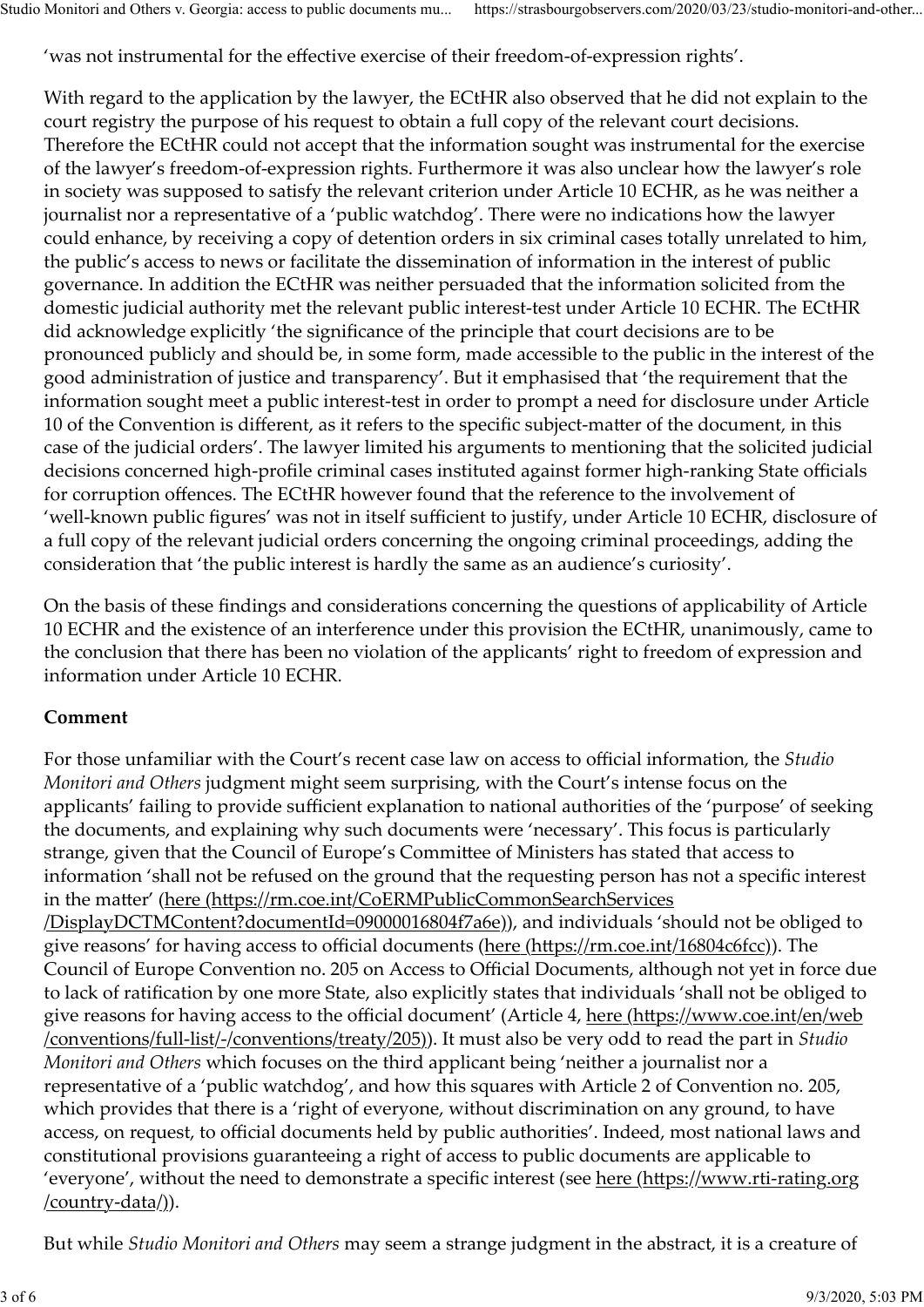the Grand Chamber's 2016 judgment in Magyar Helsinki Bizottság, where the ECtHR found that a refusal to give access to public documents violated Article 10 ECHR, as in that case the applicant NGO wished to exercise its right to impart information on a matter of public interest and had sought access to information to that end. This Grand Chamber judgment was important for the recognition of the applicability of Article 10 guaranteeing a right of access to public documents. At the same time however it also made the right of access to public documents under Article 10 ECHR very conditional and dependant on the fulfilment of a set of criteria: (a) the purpose of the information request; (b) the nature of the information sought; (c) the particular role of the seeker of the information in receiving and imparting it to the public; and (d) whether the information was ready and available (see also blog here (https://strasbourgobservers.com/2016/11/30/magyar-helsinki-bizottsag-v-hungarya-limited-right-of-access-to-information-under-article-10-echr/#comments)). In essence the purpose must be to inform society on a matter of public interest and enhance the public's access to news and facilitating the dissemination of information. The requested documents themselves must also contain information of public interest, while the request must be formulated by a journalist, an NGO or another 'public watchdog'. And finally the information must be ready and available. Studio Monitori and Others v. Georgia: access to public documents mu... https://strasbourgobservers.com/2020/03/23/studio-monitori-and-other...<br>the Grand Chamber's 2016 judgment in *Magyar Helsinki Bizottság*, where the EC

If these conditions are not fulfilled, Article 10 ECHR does not guarantee or cover a right of access to information, which leaves the national authorities the discretionary power to determine at domestic level the scope and limits of the right of access to public documents. This is reflected in a number of other cases delivered by the Court since Magyar Helsinki Bizottság. In Bubon v. Russia (http://hudoc.echr.coe.int/eng?i=001-170858) the Court found that the applicant could not rely on Article 10 ECHR as the requested documents were not 'ready and available'. In *Dimitri Sioutis v*. Greece (http://hudoc.echr.coe.int/eng?i=001-177319), the Court decided that the documents requested a copy of did not meet the public interest-test and that the applicant could not be considered as a public watchdog as he did not invoke any special role that he might have had in enhancing the public's access to news and facilitating the dissemination of information. The ECtHR concluded that Article 10 did not give the applicant the right to obtain a copy of the requested decision, nor did it embody an obligation on the Government to impart such information to the applicant. Also in another recent decision, Gennadiy Vladimirovich Tokarev v. Ukraine (http://hudoc.echr.coe.int /eng?i=001-201440), the ECtHR found that Article 10 was not applicable because the requested documents could not be seen as being of a public-interest nature, and the applicant did not perform a role of 'public watchdog', while the purpose of his request was not to use the obtained document to contribute to an informed public debate. Further, in *Cangi v. Turkey (http://hudoc.echr.coe.int* /eng?i=001-189753) on the other hand the ECtHR came to the conclusion that all four conditions were fulfilled in order to rely on Article 10 ECHR in relation to a request for access to public documents. In that case the ECtHR found that the applicant could invoke his right to receive and communicate information of public interest in his capacity as a citizen and a member of an NGO fighting against the destruction of an ancient site that risked to be engulfed by a dam and to promote public awareness on the issue. The refusal of access by the Turkish authorities violated the applicant's right under Article 10 ECHR.

Thus, on the one hand, there has been a consistent application by the ECtHR, including in Studio Monitori and Others, of the four criteria/conditions as developed in the Grand Chamber judgment in Magyar Helsinki Bizottság. But there is also a problem with the condition of the 'purpose' and the instrumental character of the request: access to info rights are for everybody, without the need to show interest at national level. Also Article 10 ECHR guarantees the freedom of expression to 'everyone', but the ECtHR has held that, to have claim on access to public documents under Article 10, an important consideration is whether the person seeking access to the information does so with a view to informing the public in the capacity of a 'public watchdog'. This means that the (extra) protection by Article 10 is only for 'public watchdogs' that request information with public-interest nature, justifying their interest as being instrumental for their right to freedom of expression.